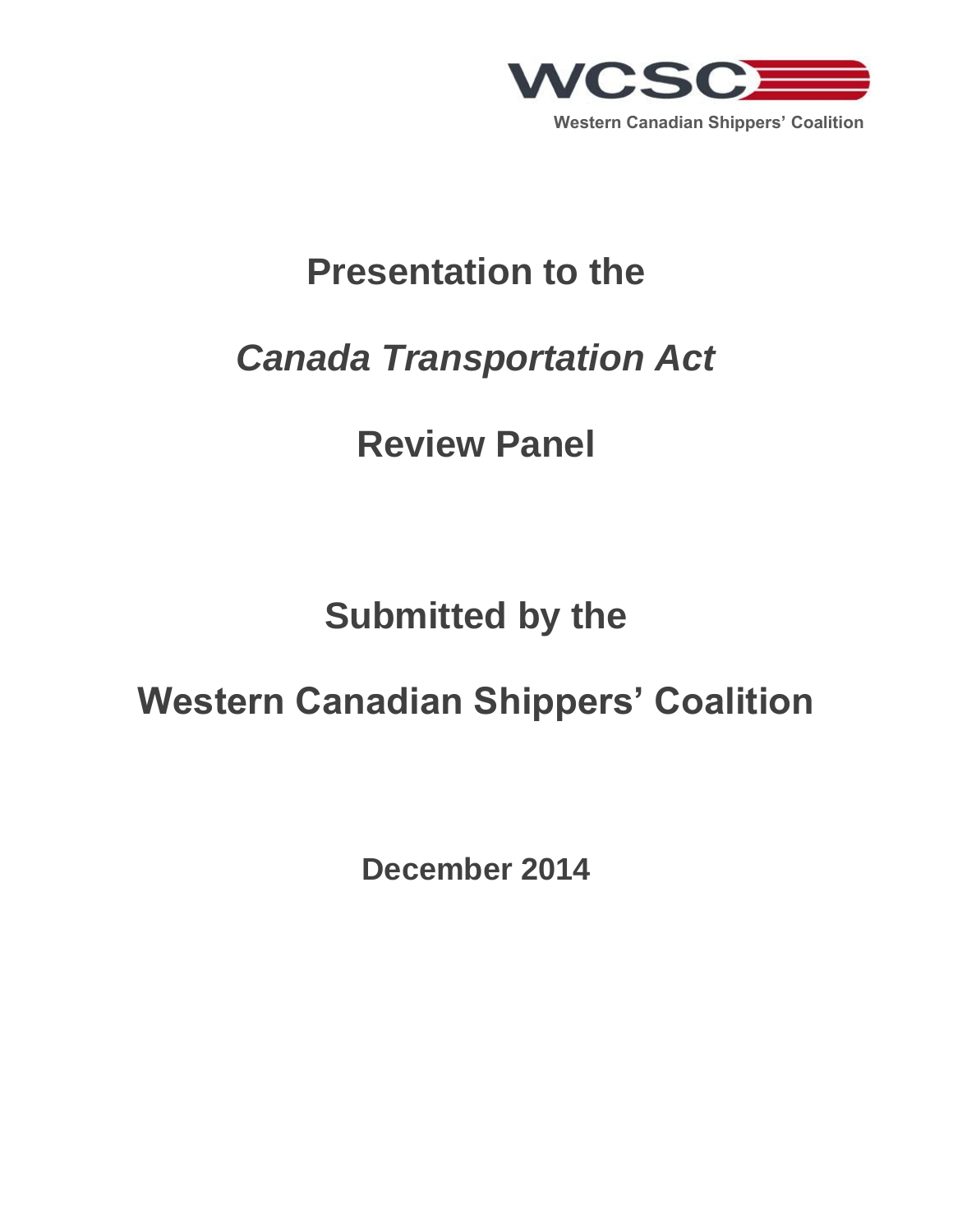## **Table of Contents**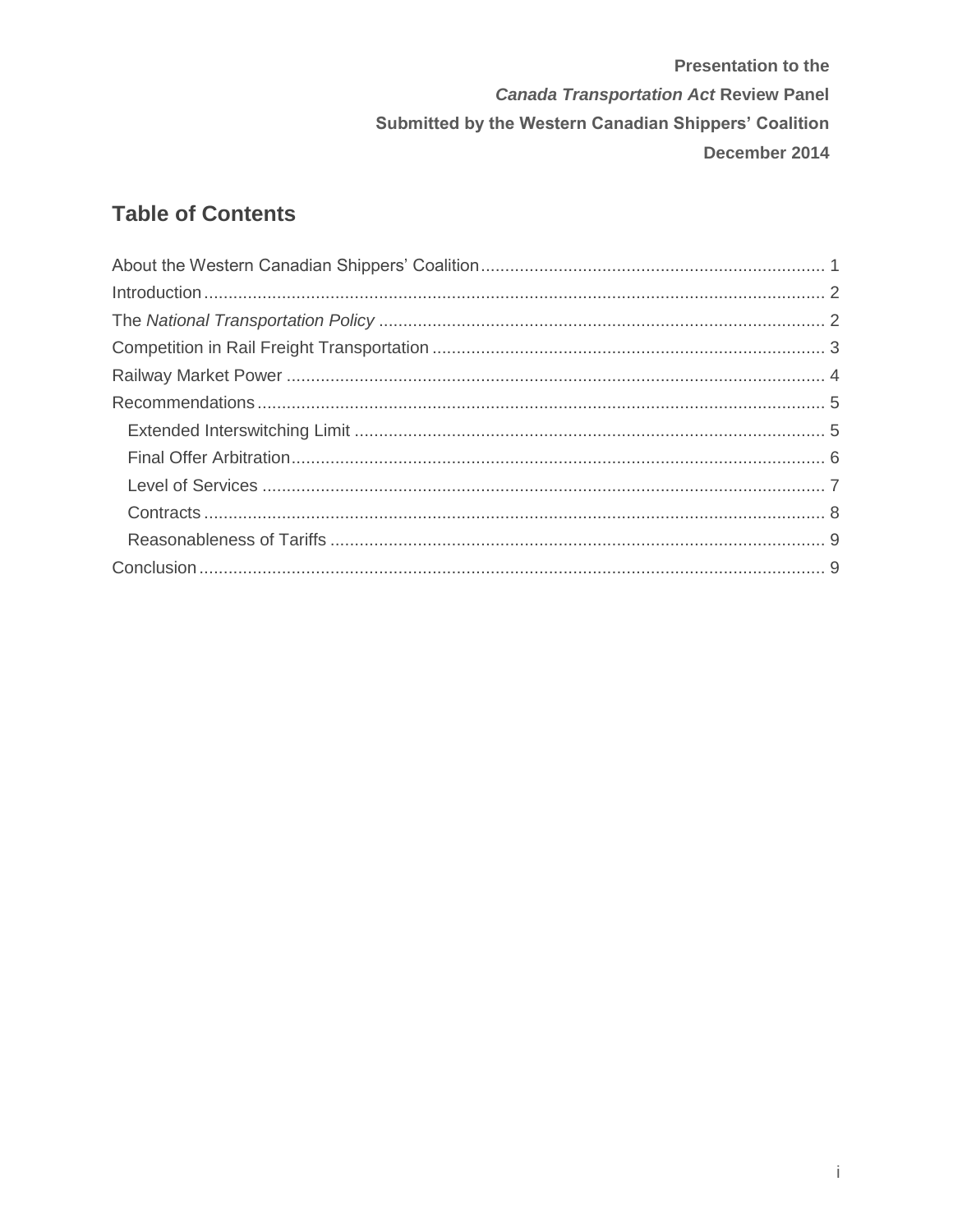## **About the Western Canadian Shippers' Coalition**

The Western Canadian Shippers' Coalition ("WCSC") represents Canadian-based companies and associations that move mainly resource products through the supply chain to domestic and international customers.

WCSC members:

- provide tens of thousands of direct and indirect jobs for Canadians in communities across the west; and
- transport and ship billions of dollars' worth of product annually.

The WCSC membership is comprised of shippers from a number of different commodity groups, including:

- forestry;
- metals;
- mining;
- petroleum;
- sulphur; and
- cement/aggregate.

The point of commonality for members of the WCSC is a reliance on market-dominant providers of rail freight, truck and port transportation services. WCSC member companies compete headto-head in world commodity markets against producers from the United States, Asia, Europe, Scandinavia, Australia and South America. Rail freight transportation costs and service reliability are major factors in determining whether or not WCSC member companies prosper, simply endure, or struggle to meet the competitive pressures of their respective markets.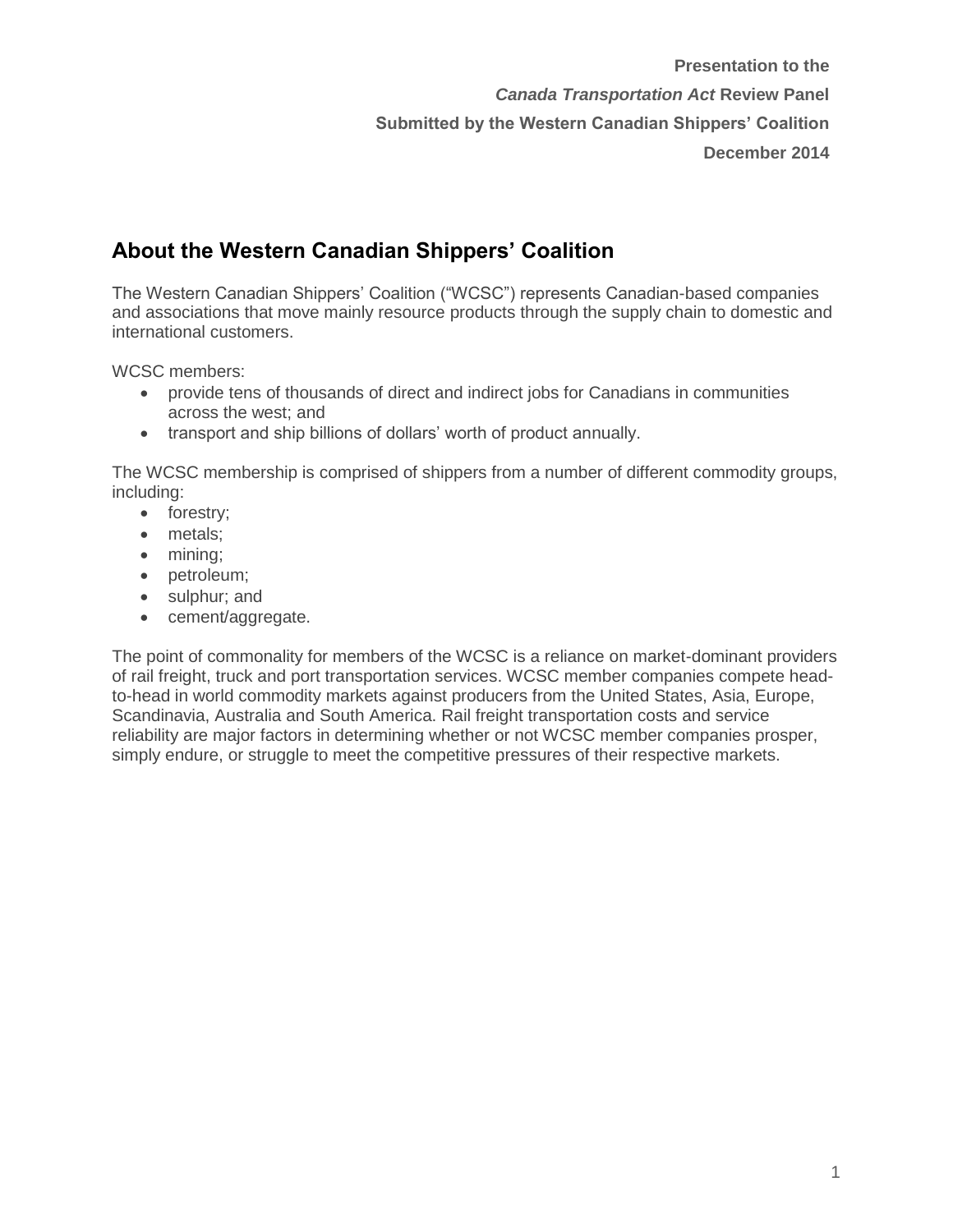#### **Introduction**

WCSC members rely on rail freight transportation to help them succeed in global markets where they are price takers facing fierce competition. The WCSC is accordingly pleased that the Review Panel has been asked to provide an independent assessment of how federal policies and programs can ensure that the transportation system strengthens integration among regions while providing competitive international linkages.

Access to rail freight transportation on competitive terms and effective and sensible measures to mitigate the railways' market power are matters of significant concern to the members of the WCSC. A lack of competitive access to rail and the exercise of disproportionate market power by railway companies significantly hinder the ability of Canadian producers to compete effectively in international markets. The impacts of this market power include the erosion of shippers' cost competitiveness through annual freight rate increases that consistently far exceed inflation. They also include the decline of service reliability as rail capacity falls well short of the predictable demand from shippers. This is both an ongoing challenge for current shippers and a significant factor for firms contemplating greenfield/brownfield projects in evaluating investment opportunities in Canada. The result is lower levels of economic activity than would be experienced with more effective mitigation of railway market power.

In order for Canadian producers to prosper internationally, it is imperative that rail freight transportation be efficient and cost effective. Competition and means to mitigate the railways' market power are essential to the realization of each of these aims.

### **The** *National Transportation Policy*

Section 5 of the *Canada Transportation Act* (the "CTA") sets out Canada's National Transportation Policy. The current National Transportation Policy declares that, "…a competitive, economic and efficient national transportation system…" is essential to advance the well-being of Canadians and enable competitiveness and economic growth in both urban and rural areas in Canada. The Policy goes further to state that this overall objective will most likely be achieved when, among other things:

- competition and market forces are the prime agents in providing viable and effective transportation services;
- regulation and strategic public intervention are used to achieve outcomes that cannot be achieved satisfactorily by competition and market forces alone; and
- rates and conditions do not constitute an undue obstacle to the movement of traffic within Canada or to the export of goods from Canada.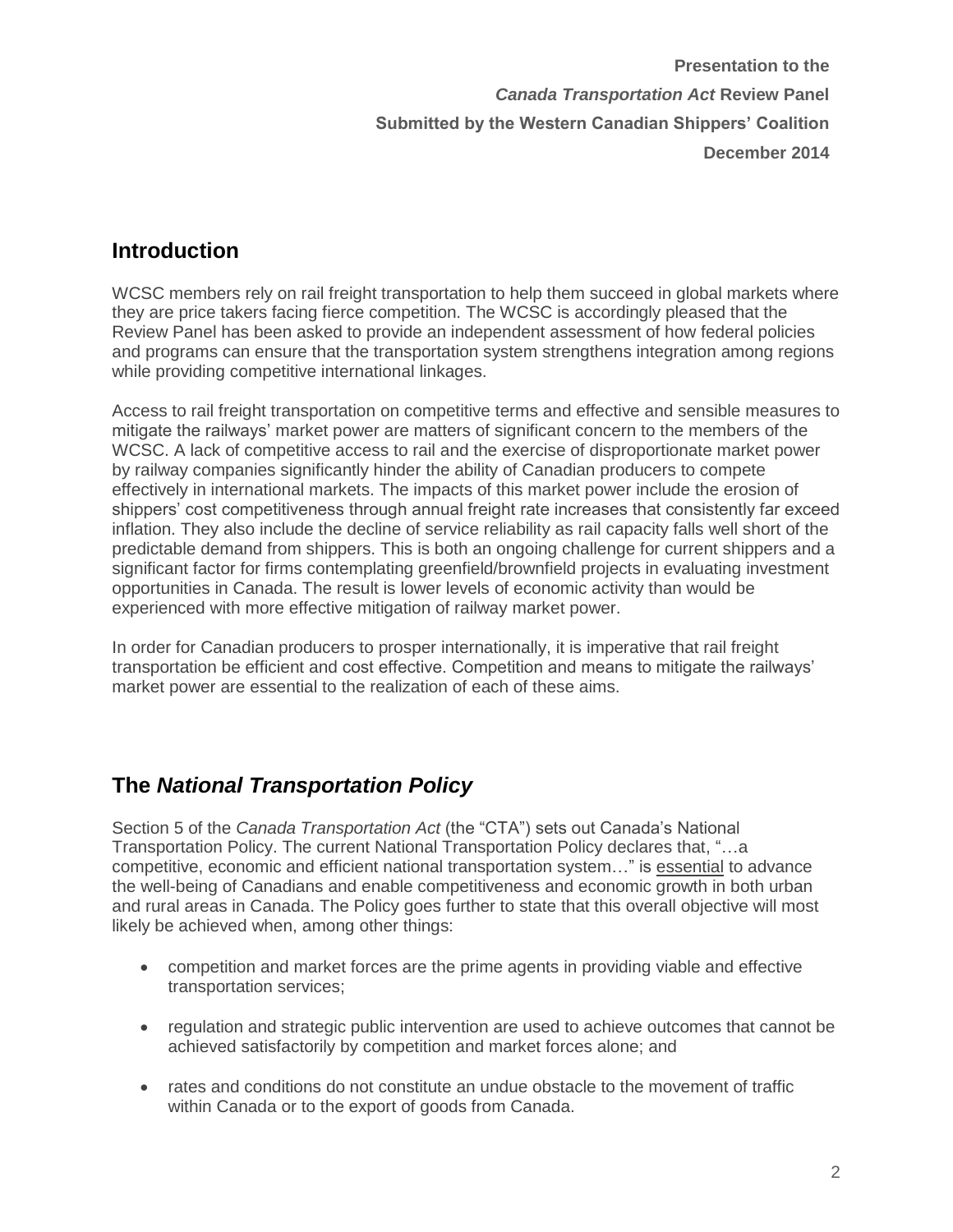The National Transportation Policy recognizes that competition and protection against obstacles created by the railways' disproportionate market power are essential to ensure an efficient, competitive, and cost effective transportation system. These principles should inform the Panel's considerations throughout the course of its Review.

#### **Competition in Rail Freight Transportation**

There are situations in Canada where shippers are served by only one railway at origin and have no realistic alternative to rail transportation. This is a prevalent situation for the resourcebased industries of Western Canada; in particular, the grain, sulphur, coal, forest products and, where pipelines are at capacity, petroleum industries, among others. The large volumes shipped and the long distances involved in transporting such commodities to tidewater or market destinations in North America preclude the utilization of truck transport. For all practical purposes, the resource-based industries of Western Canada are captive to rail transportation.

The inability to access a national transportation system that is truly competitive, economic and efficient has resulted in shippers seeing their international competitiveness decline in the face of tough international market competition and in the face of annual price increases set by the railways for their services at levels well in excess of general inflation. At the same time, and in spite of record cash flows and profits, railways have continually failed to make sufficient capital additions to meet the reasonable requirements of western shippers. Railway companies should be required to make investments to ensure that their networks can handle the additional capacity brought online in both the natural resource and consumer products sectors. This captivity and the lack of investment in the rail system in Canada will continue to seriously impair the international competitiveness of Canadian shippers to the detriment of the national economy.

To enhance competition in the railway sector, the National Transportation Policy must continue to recognize that competition and market forces are the prime agents in providing efficient and cost-effective transportation services. This intent should be given effect through the CTA in order to provide the practical, effective, and competitive rail transportation options shippers require to survive in the global marketplace. WCSC's submission sets out the legislative changes that are required to achieve this objective.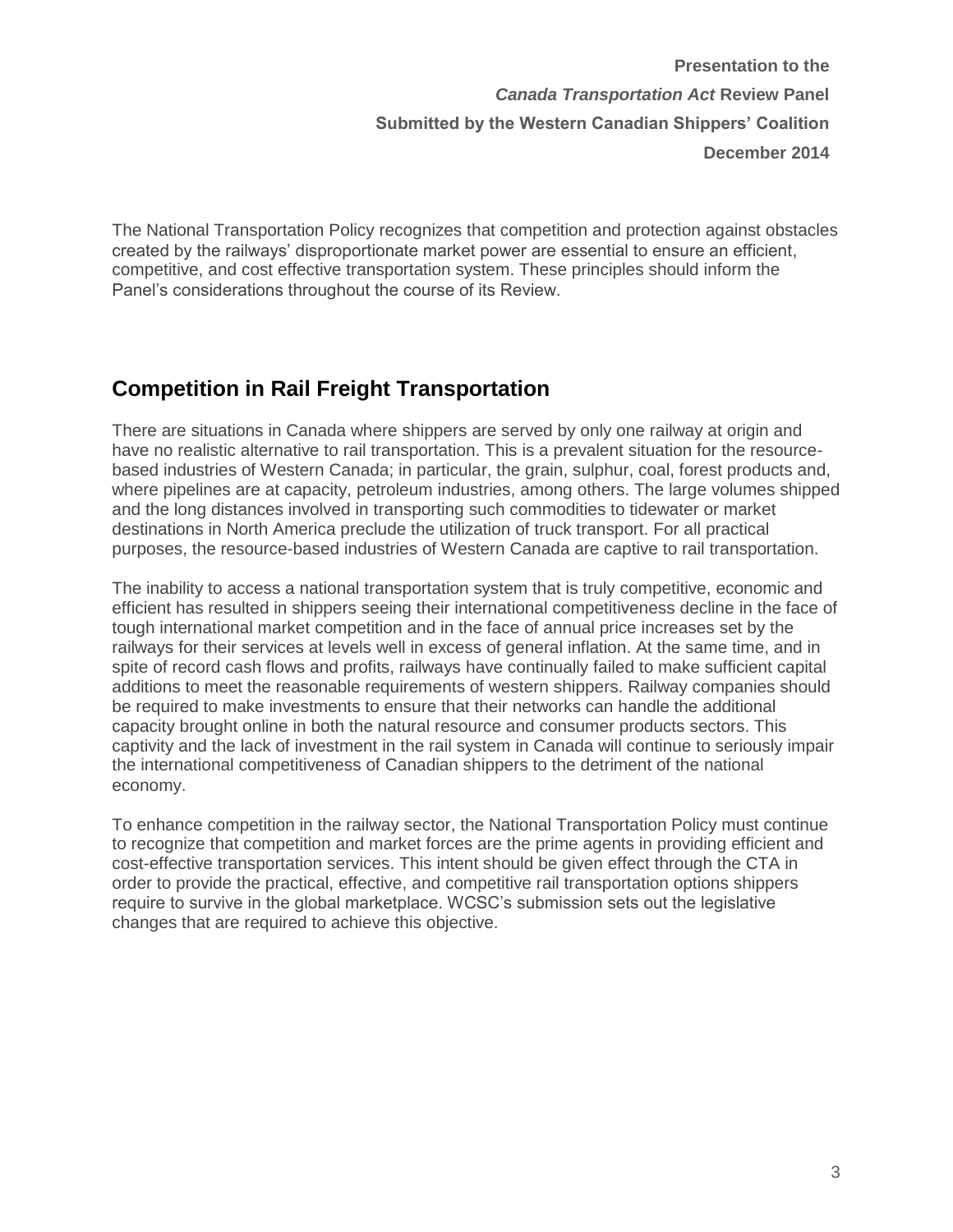#### **Railway Market Power**

For most of their history, railways in Canada have been treated as regulated monopolies. Through various enactments from 1967 to date, railways have been deregulated to the point where they are now shareholder-owned, private sector, commercial entities with the right to make market choices and decisions involving capacity, service and pricing. However, what makes railway companies different from other private enterprises is that they continue to enjoy virtual monopoly power over large sectors of the economy. Significant segments of the railways' business in Canada are completely dependent on rail to meet their transportation needs and often have access to only one railway company.

The economic interests of shippers and railways, while in many aspects aligned, differ in important respects. Shippers, and the economy as a whole, benefit from an efficient railway system with sufficient railway capacity to move commodities quickly and in a manner responsive to the demands of shippers' end markets. Railway companies, on the other hand, benefit when capacity is constrained to minimize costs and to support higher pricing. Running a lean operation with fewer railway assets provides the best return to the railway company's shareholders, but it hampers the railway company's ability to provide the timely service required by shippers. Moreover, while access to cost-effective transportation is essential for Canadian shippers to compete internationally, the railway company's shareholders demand the highest possible revenue from operations. Where the shipper does not have the option of taking its business elsewhere, the interests of the railway company's shareholders typically trump those of the shipper. There is little incentive for any other result.

While shippers have generally supported the transition of federal railways from regulated entities to commercial enterprises, legislation continues to be required to temper the railways' market power and to ensure that they meet not only the expectations of their shareholders but also the responsibilities that come with the unique position they occupy in the national transportation system. WCSC's submission contains recommendations that are required to protect shippers and the Canadian economy from the disproportionate market power of railways.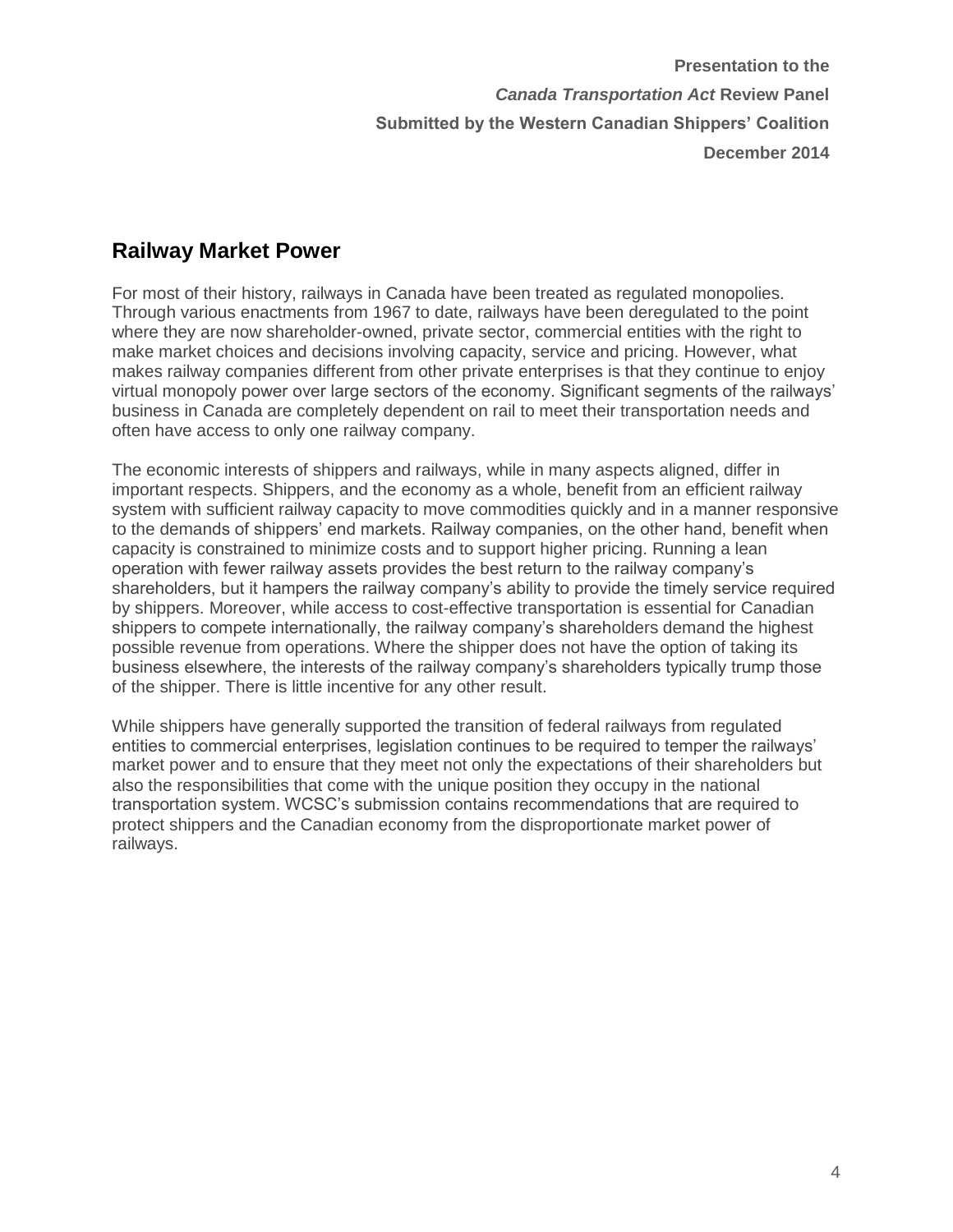#### **Recommendations**

WCSC's recommendations are as follows:

1. Make the expanded interswitching limit of 160 kilometres permanent and applicable to all shippers in Western Canada;

2. Make the final offer arbitration process more efficient, transparent and accessible by:

- a. eliminating the requirement that the arbitrator embark on a detailed analysis of whether effective and competitive alternatives exist;
- b. requiring the railway companies to provide access to the costing information underlying their final offers; and
- c. at the option of the shipper, increasing the period for which an arbitrator's decision may be binding to a maximum of three years;

3. Strengthen the current level of services provisions while adding transparency to railway performance in key objective measures;

4. Limit railway companies' ability to contract out of the basic shipper protection provisions in the CTA and to impose undue liability on shippers; and

5. Provide a process under the CTA for challenging the reasonableness of all aspects of railway tariffs, analogous to the existing process for challenging the reasonableness of domestic air carrier tariffs which:

- a. allows the Agency to act on its own initiative and on complaint by "any person";
- b. clarifies that the Agency's jurisdiction extends to terms and conditions even if they are not directly related to "charges"
- c. eliminates the mandatory factors which the Agency must consider; and
- d. eliminates the requirement that the Agency's order must be of a specified (and limited) duration.

Each of these recommendations is discussed in more detail below.

#### **Extended Interswitching Limit**

Effective August 1, 2014, the *Railway Interswitching Regulations* were amended to increase interswitching distances, on a temporary basis, from 30 kilometres to 160 kilometres in Alberta, Saskatchewan and Manitoba. For the remainder of the country, the interswitching distance continues to be 30 kilometres. The extended interswitching distances in Alberta, Saskatchewan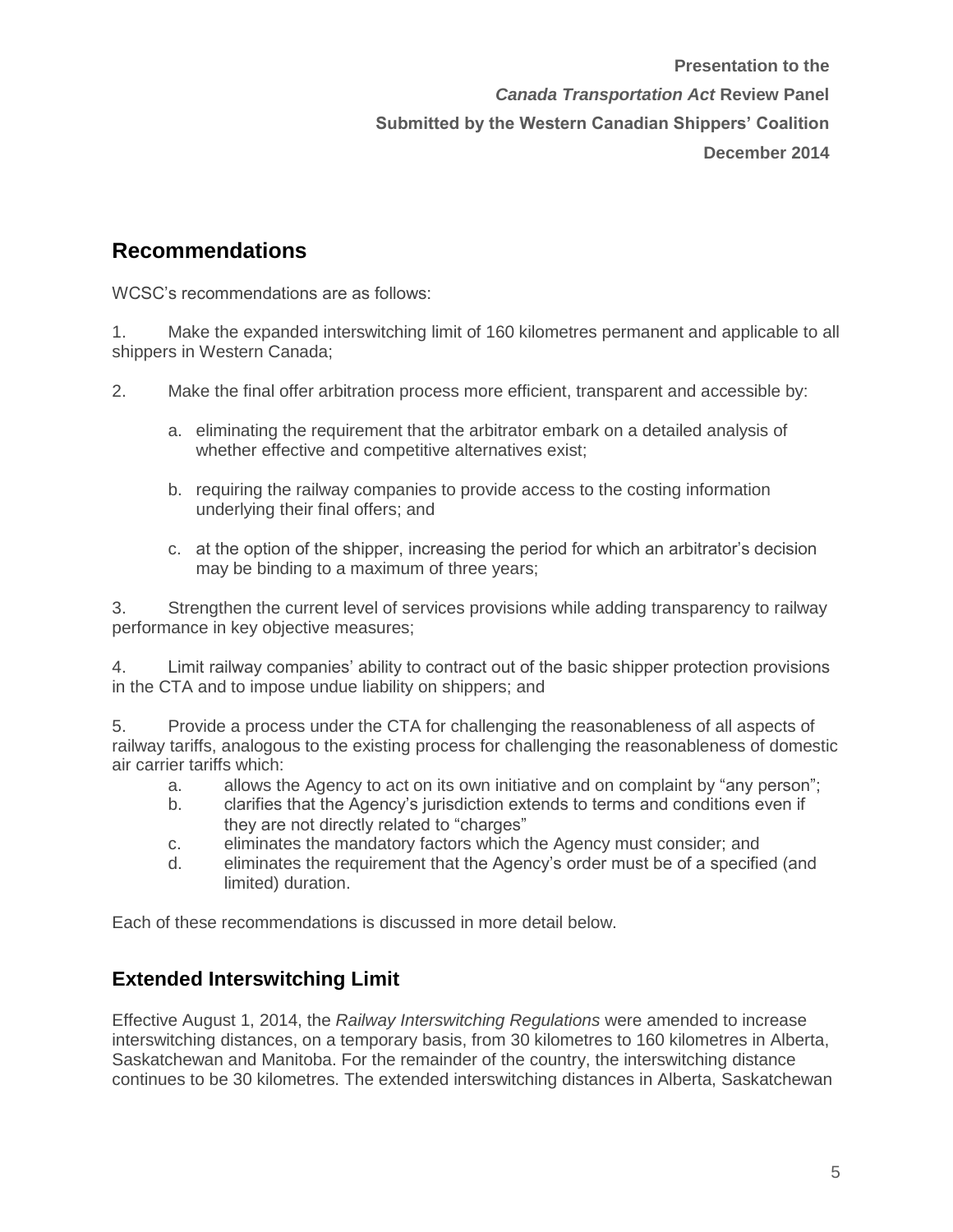and Manitoba will be repealed on August 1, 2016 unless, before that date, their repeal is postponed by resolution passed by both Houses of Parliament.

Regulated interswitching is a well-established and effective means of promoting intra-modal railway competition. The *National Transportation Policy* states that "competition and market forces, both within and among the various modes of transportation, are the prime agents in providing viable and effective transportation services". The Regulatory Impact Analysis Statement published along with the *Regulations Amending the Railway Interswitching Regulations* states that, "[t]he objective of these Regulations is to increase the access that shippers have to the lines of competing carriers, which in turn will increase competition among railways for business, and thereby give shippers more transportation options." The amendments to the *Railway Interswitching Regulations* were clearly intended to give effect to the *National Transportation Policy* by creating competition for shippers in Alberta, Saskatchewan and Manitoba.

Competition should not be temporary, nor should it be limited to shippers in the Prairie Provinces. Shippers throughout Western Canada, including B.C., should have a right to receive viable and effective transportation services through competition and market forces in accordance with the *National Transportation Policy*. WCSC supports making the extended interswitching limits permanent and applicable to all shippers in Western Canada, including those in B.C.

#### **Final Offer Arbitration**

The only remedy in the CTA on which WCSC members are able to rely in conducting freight rate negotiations with CN and CP is the final offer arbitration (FOA) process. While this process works and has been described as providing an incentive to reach a negotiated resolution, it is very costly and often cumbersome. WCSC supports making this process more accessible.

In particular, section 164(2) of the CTA requires an arbitrator, unless the parties agree otherwise, to "have regard to whether there is available to the shipper an alternative, effective, adequate and competitive means of transporting the goods to which the matter relates". This provision singles out one among many potentially relevant considerations and invariably requires the shipper to provide evidence with respect to each and every theoretically possible means of transport for its product, explaining why that means of transport is not "effective, adequate and competitive". This includes evidence of the cost and impracticalities of each alternative mode of transport. Preparing and presenting this evidence significantly increases the complexity (and ultimately the cost) of the final offer arbitration process and discourages shippers from utilizing it.

WCSC supports streamlining the FOA process by deleting the requirement that the arbitrator have regard in each and every case to whether an effective and competitive alternative means of transporting the goods at issue exists. Doing so will focus the issue on the rates that ought to apply to the traffic and eliminate preliminary wrangling over other means of transport, such that the process will become more efficient and accessible for shippers.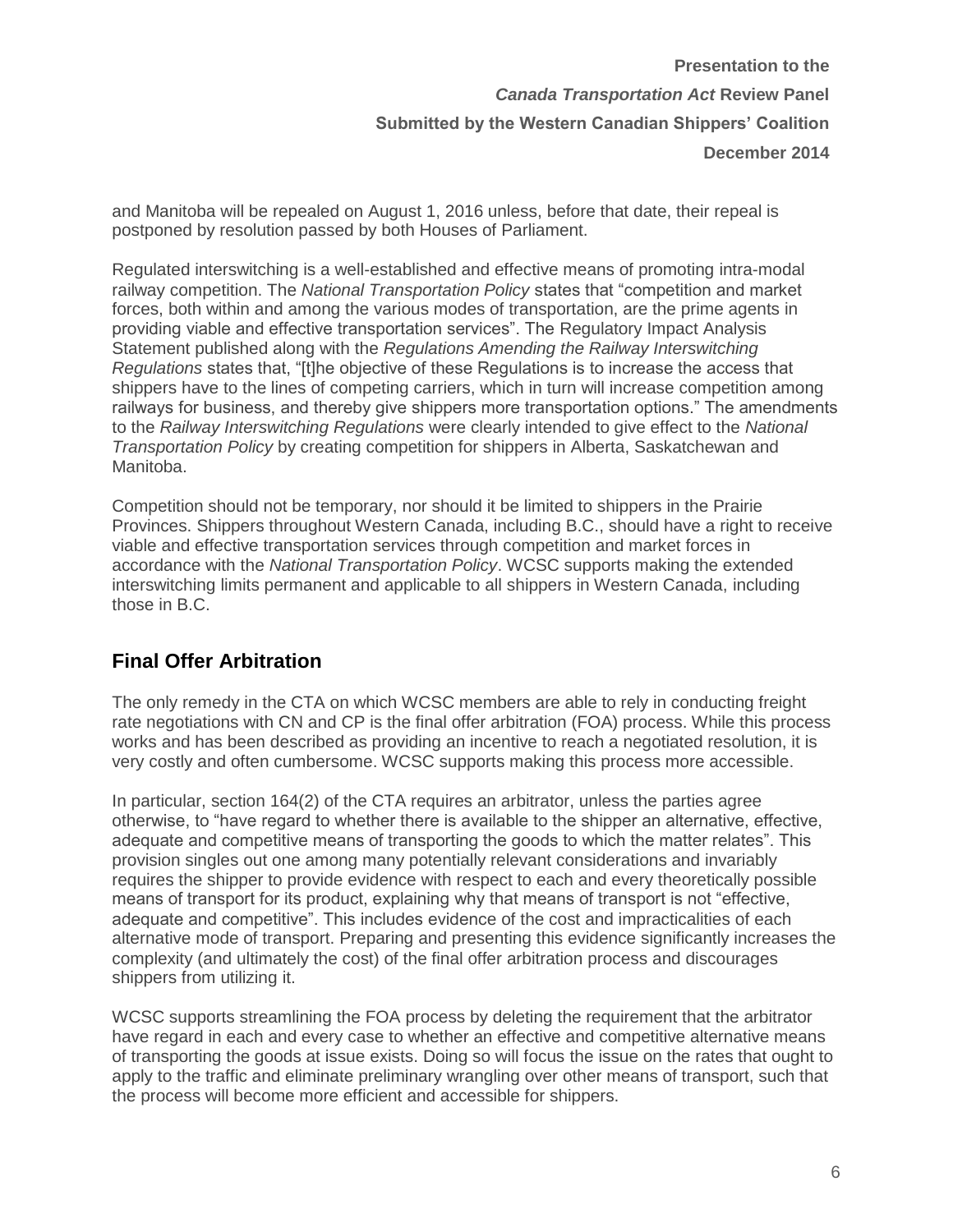The FOA process will also become more accessible for shippers if the railway companies are required to provide access to the costing information underlying their final offers. Not only will such information allow the arbitrator to come to a more informed decision, providing such information at an early stage in the proceeding would also be highly conducive to promoting settlement between the parties before reaching the arbitration stage.

Paragraph 165(1)(c) of the CTA provides that, unless the parties agree otherwise, the decision of the arbitrator is binding only for a period of up to one year. As a result, the shipper and the railway company may find themselves in an FOA on an annual basis. WCSC recommends giving shippers the option of increasing the period for which an arbitrator's decision may be binding to a maximum of three years.

#### **Level of Services**

Sections 113 to 115 of the CTA establish a railway company's statutory level of services obligations. WCSC supports maintaining and strengthening the current level of services provisions located in sections 113 to 115 of the CTA. These provisions represent an essential recourse for shippers who have suffered poor service in dealing with a railway that enjoys superior market power.

In January 2011, the final report of the Rail Freight Services Review found "significant service problems" within the rail transportation system. The Panel also found that the effectiveness of the shipper protection provisions in the CTA, including the level of service provisions, was "somewhat limited" and that the provisions "did not ensure that service was reasonably adequate". However, the Panel decided against recommending the strengthening of sections 113 to 115 of the CTA at that time. Instead, in response to the concerns raised in the Rail Freight Services Review, Bill C-52 amended the CTA to allow for level of service arbitration. While the level of service arbitration provisions may be of some benefit to some shippers, they have not resolved the "significant service problems" that continue to plague the rail transportation system.

WCSC believes that the level of service provisions should be strengthened to clarify that a railway company must fulfil its service obligations in a manner that meets the shipper's rail transportation requirements. Requiring the railway companies to provide only a "reasonable" level of service, as the CTA currently does, allows service levels below those required by shippers to become the status quo. That leaves the supply chain operating only at a "reasonable" level, assuming that the railway companies fulfill their statutory obligations. To compete internationally, the Canadian supply chain needs to be more efficient. While this will require investment by the railway companies in assets such as line capacity, cars, and manpower, it is in the interest of the economy and ultimately all Canadians to ensure that the railway companies provide efficient service that meets the requirements of all natural resource and commodity sectors and maintains a fluid supply chain.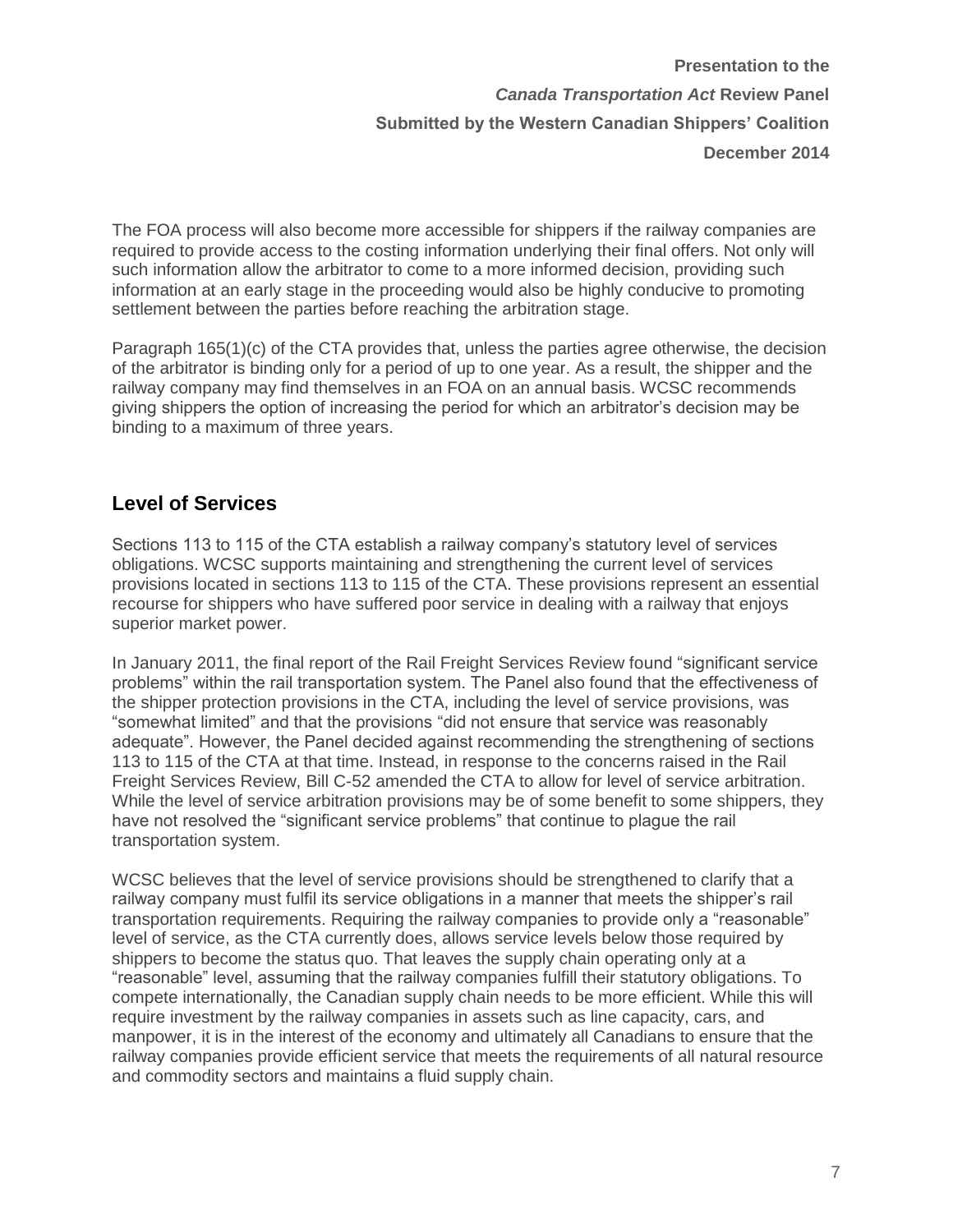Currently, the CTA provides for the monitoring of the grain transportation and handling system. This includes regulations requiring railway companies engaged in transporting grain to provide detailed information regarding grain shipments to the Minister and regular reports by the Grain Monitor which include aggregated data relating to the performance of the railway companies in transporting grain. However, shippers of other commodities are unable to obtain metrics to quantify the performance of the railway companies and ensure that the supply chain as a whole is operating efficiently. WCSC recommends a broader monitoring system requiring the railway companies to provide aggregate regional metrics as they relate to all commodities, including:

- information about existing railway assets, including the number of cars, car types, locomotives, and the locations or areas in which those cars operate;
- employee and crewing information by province along with shortfalls;
- railway shipments by destination province or state, car type and origin province for each commodity;
- car cycle times by commodity;
- loaded transit time by commodity; and
- railway traffic density by commodity.

#### **Contracts**

As page 10 of the CTA Review Discussion Paper recognizes, the CTA "contains a number of 'shipper protection' provisions to address concerns about the potential abuse of market power by the railways" and the Agency is "empowered by the Act to enforce these provisions". However, the CTA does not prevent a railway company from contracting out of these shipper protection provisions and thereby neutering the Agency's ability to enforce them.

Railway companies attempt to force shippers to enter into confidential contracts that displace the railway company's obligation to provide an adequate and suitable level of services, restrict the shipper's statutory right to seek redress from the Agency through a level of services complaint, and preclude the shipper from asserting its statutory right to require the railway company to offer a service level agreement or to commence a service level agreement arbitration. Shippers who refuse to sign such contracts are prevented from negotiating specific rates, terms and conditions for their traffic and are instead forced to ship in accordance with the rates, terms and conditions unilaterally set by the railway company.

Railways should not be permitted to undermine the Agency's authority by contracting out of the basic "shipper protection" remedies contained in the CTA. WCSC supports including in the CTA a provision expressly stating that no person may waive or contract out of any requirement in the CTA or its regulations, except as expressly permitted, and any attempt purporting to do so is void.

Railways also use their market power to force shippers to accept contracts that impose undue liability on the shipper with respect to third parties. The railway companies are required by the CTA to carry third party liability insurance with respect to their activities and are in a better position both to prevent railway accidents and to remedy the damage that such accidents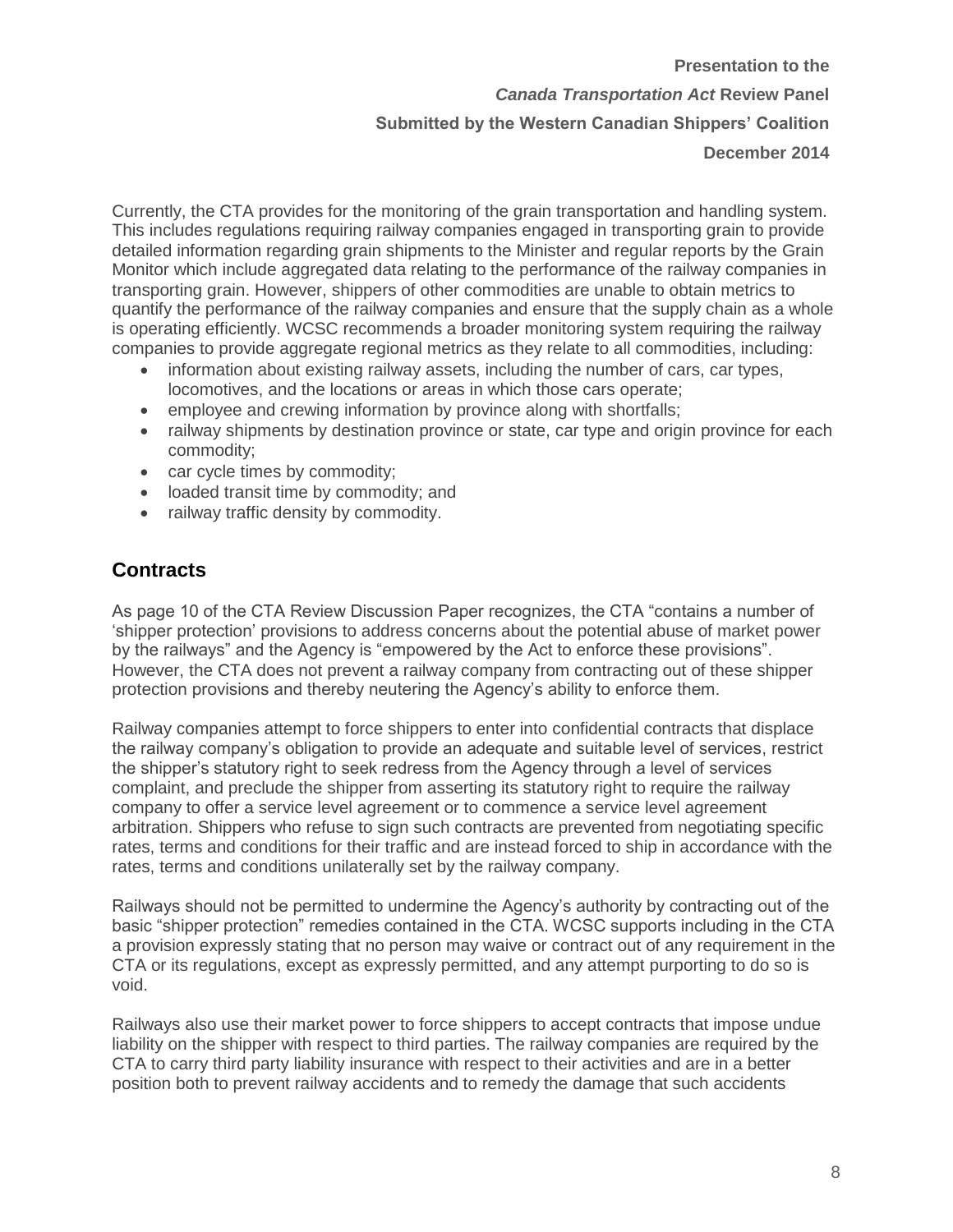cause. WCSC believes that the CTA should prevent railway companies from using their market power to contractually require shippers to shoulder the full cost of third party liability claims.

#### **Reasonableness of Tariffs**

Subsection 67.2(1) of the CTA allows "any person" to file a complaint that a domestic air carrier has applied terms or conditions of carriage that are "unreasonable or unduly discriminatory" and allows the Agency to suspend or disallow those terms or conditions and substitute other terms or conditions in their place. In relation to air carriers providing international service, the Agency may, on its own motion, suspend or disallow unreasonable or unduly discriminatory tariff provisions. However, with respect to rail carriers, section 120.1 of the CTA:

- only allows "a *shipper* who is subject to any charges and associated terms and conditions for the movement of traffic or for the provision of incidental services that are found in a tariff that applies to more than one shipper" to file a complaint and does not permit the Agency to act on its own initiative;
- has been interpreted by the Agency not to apply to terms and conditions that are not directly related to "charges", such as unreasonable liability and indemnity provisions;
- imposes a series of mandatory factors the Agency must consider (including, for example "industry practice", suggesting that terms and conditions used by several carriers should not be determined to be unreasonable); and
- explicitly requires any relief from unreasonable tariff provisions to be of limited duration.

Section 120.1 is unnecessarily restrictive. The process for challenging the practices and tariffs of air carriers should also apply to those who wish to challenge the tariffs of rail carriers.

The *National Energy Board Act* gives the NEB a wider ability to disallow any tariff or portion thereof that it considers to be contrary to any provisions of the NEB Act or to any order of the NEB Board. As well, a company shall not make any unjust discrimination in tolls, service or facilities against any person or locality, and the burden of proving that the discrimination is not unjust lies on the company. We believe that legislation with respect to transportation should be consistent, therefore section 120.1 should be amended as discussed above.

### **Conclusion**

Western Canadian resource-based commodity shippers need effective railway competition. There should be no further delay in removing the significant protection granted to the Canadian railways under the CTA. WCSC members are not protected in their domestic and international markets where vibrant competition exists. They are entitled to expect the same vibrant competition from rail service providers and, in some cases, their survival may depend on it.